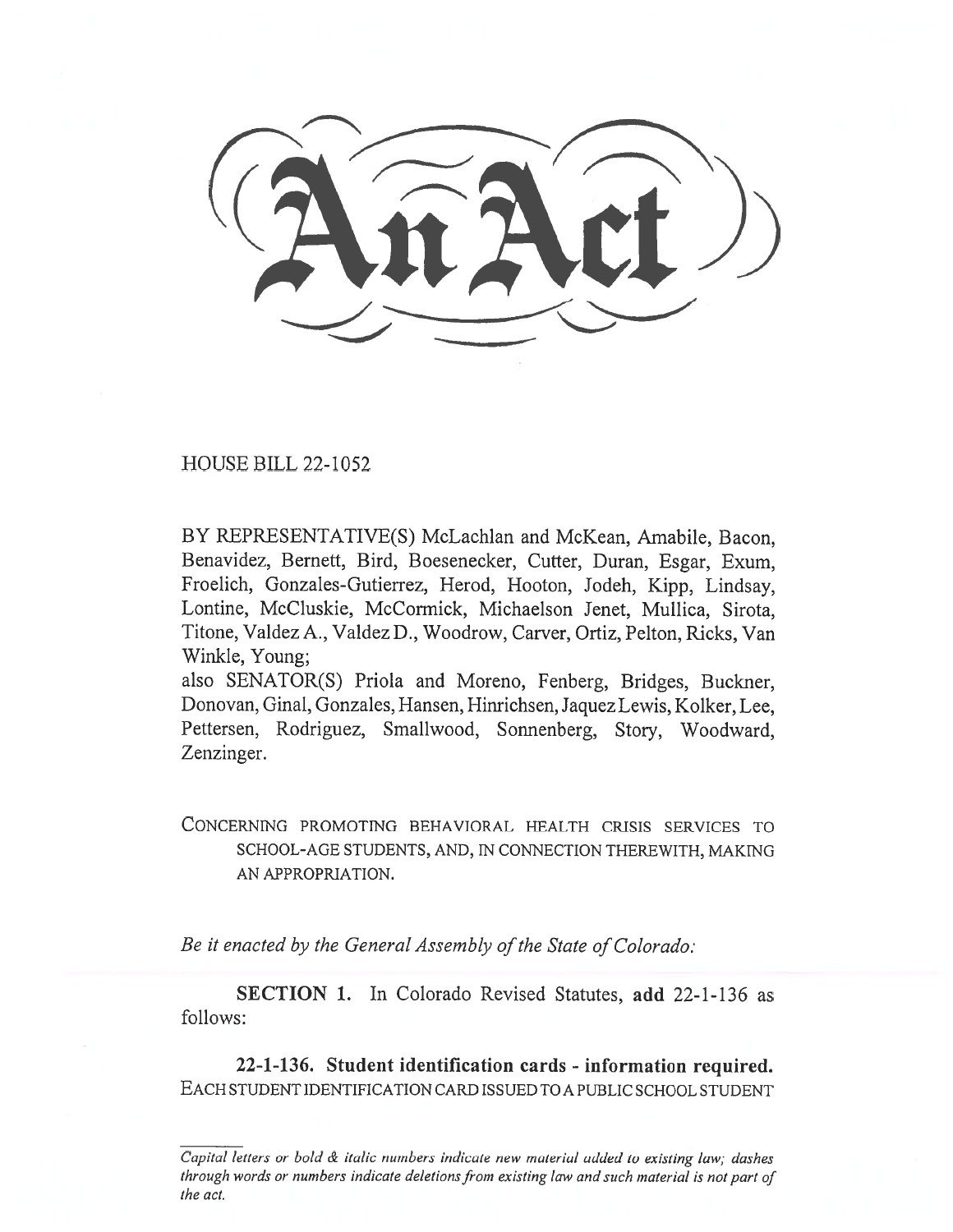MUST CONTAIN THE PHONE NUMBER, WEBSITE ADDRESS, AND TEXT TALK NUMBER FOR COLORADO CRISIS SERVICES, AS DEFINED IN SECTION 27-60-104, AND THE SAFE2TELL PROGRAM CREATED IN SECTION 24-31-606. THE PUBLIC SCHOOL MAY ALSO INCLUDE INFORMATION REGARDING OTHER AVAILABLE CRISIS SERVICES ON THE IDENTIFICATION CARD. IF A PUBLIC SCHOOL DOES NOT ISSUE STUDENT IDENTIFICATION CARDS, THE PUBLIC SCHOOL SHALL DISPLAY THE MATERIALS DESCRIBED IN SECTION 27-60-104 (10) AT THE SCHOOL AND SEND INFORMATION RELATED TO COLORADO CRISIS SERVICES TO PARENTS OR GUARDIANS AT THE BEGINNING OF EACH SCHOOL YEAR.

SECTION 2. In Colorado Revised Statutes, 27-60-104, add (10) as follows:

27-60-104. Behavioral health crisis response system - crisis service facilities - walk-in centers - mobile response units - report. (10) (a) THE STATE DEPARTMENT SHALL ANNUALLY, IN AUGUST, NOTIFY EACH PUBLIC AND PRIVATE SCHOOL IN THE STATE ABOUT SERVICES PROVIDED BY THE BEHAVIORAL HEALTH CRISIS RESPONSE SYSTEM, INCLUDING BUT NOT LIMITED TO HOW TO ENGAGE WITH AND WHAT TO EXPECT FROM THE SERVICES, AND THE POSSIBILITY OF PEER-TO-PEER COUNSELING AS A PART OF THE OFFERED SERVICES. THE STATE DEPARTMENT SHALL PROVIDE BEHAVIORAL HEALTH CRISIS RESPONSE SYSTEM AWARENESS AND EDUCATIONAL MATERIALS TO EACH PUBLIC AND PRIVATE SCHOOL IN THE STATE.

(b) THE STATE DEPARTMENT SHALL COLLABORATE WITH THE DEPARTMENT OF EDUCATION, CREATED IN SECTION 24-1-115, IN IDENTIFYING PUBLIC AND PRIVATE SCHOOLS IN COLORADO, INCLUDING BUT NOT LIMITED TO IDENTIFYING SCHOOL CONTACT INFORMATION.

SECTION 3. Appropriation. (1) For the 2022-23 state fiscal year, \$267,065 is appropriated to the department of human services for use by the behavioral health administration. This appropriation is from the general fund. To implement this act, the administration may use this appropriation as follows:

(a) \$74,990 for program administration related to community behavioral health administration, which amount is based on an assumption that the administration will require an additional 0.9 FTE; and

## PAGE 2-HOUSE BILL 22-1052